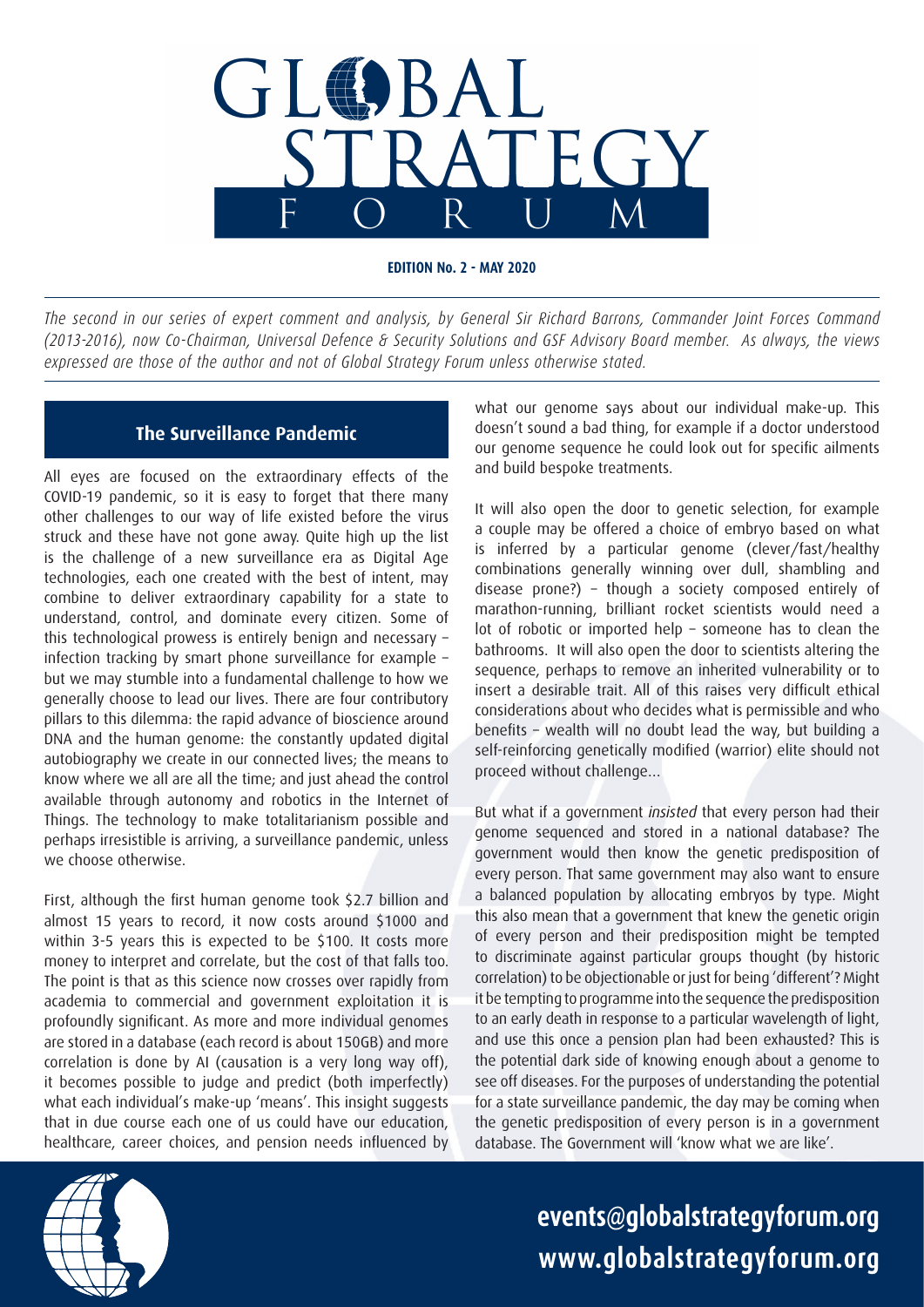Second, of course nature is not nurture, and we each turn out to be the people we are as a mix of what we are born with and how we experience and develop. 'Fortunately' how we actually turn out is now a matter of easily accessible record: anyone who is connected to the Digital Age leaves a trail, a constantly unfolding autobiography. Our phones, internet use, bank cards, travel tickets and shopping habits tell the truth about who we know, what we say, where we go, what we buy, and what interests us. This is not about what we *choose* to put in our digital shop-windows, but about what we actually *do* with our lives and *say*. The data collected on us every day by the large internet services (Facebook, Amazon, Netflix, Google) and organisations like banks and supermarkets is too much and too complex to be artfully constructed as a lie.

We can see how this truth about each of us is employed in the way companies use AI to dissect our consumption patterns in order to direct goods and news we are interested to our attention. This pleases us (apparently) and generates fortunes in advertising revenue. It is also used by political parties to find and micro-target messages at individual voters in key marginals. In China, this digital record is a key component of how a 'social score' is kept, which unlocks or inhibits how a person may travel or access certain goods or appointments. This sort of surveillance is not popular in a country like the UK…. except that we are very likely to submit willingly to tracking that reveals contact with COVID-19 infection, a good thing and perhaps seductive? So, for all its many uses and benefits, the combination of data, connectivity and AI that tracks our digital selves means that a government could know both what our genetic predisposition is and how we are actually turning out as citizens.

Third, the government could know where we are almost all the time. Our phones reveal this routinely, as does the use of any electronic card, or a car connected to the internet, or smart speaker or smart TV in the home, or indeed the fridge if it is connected to the internet and recognises us. The advent of the Internet of Things (whereby almost every device or thing that can possibly be connected to the internet is connected) means that the most humble machine can theoretically be instructed to report when it encounters us. And, as we are creatures of habit, our movement generally forms a 'pattern of life', so an alert can be created if something out of the established norm happens. The ability to predict where we may go next will develop. Of course, this sort of tracking could be turned off or regulated by good individual security, but what if the machine cannot be inhibited or we are barred from doing so, or it can be done covertly? This might help with, say, the protection of the house-bound elderly prone to a fall, but it will definitely be a spoiler for many other currently legitimate activities. We all have our lawful little secrets.

If this is not comprehensive enough for a surveillance pandemic,

the burgeoning network of cameras, especially public and private CCTV, will generally find us, except in a wilderness – and in a wilderness, if we matter enough, space-based sensors or even commercial UAV technology will fill in the gaps. If a geostationary or low-earth orbit satellite can soon track a moving car, undetectable human movement will be increasingly hard. And for the majority who choose to live in populated urban or rural areas and avail themselves of the advantages of a home, a phone, a bank, a bus or a car, the government could know where we all are pretty much all the time.

We are, therefore, heading for a world where it will be technically possible for a government to understand our genetic predisposition, to see how we are turning out, and to know where we are. What if the government also wants to limit where we go or what we do, and is inclined to take action if in disagreement?

Fourth, 'fortunately' the combination of the Internet of Things (IOT) and the developing capabilities of robotics and autonomy will help control and if necessary disrupt our passage through life. Founded on the IOT, the introduction of more forms of autonomous machines designed to interdict, detain, punish or worse will follow. For example, if identified on a station concourse and known to have a ticket to a destination the government does not favour, it will be straightforward for the law-enforcement equivalent of a robotic lawn mower to seek you out and detain by clamping. We would object to being arrested by a machine, but the same machine that arrests a known axe-murderer on an outing is a good thing? As huge numbers of swarming (i.e. cooperative) micro-UAVs are built these could be distributed on charging points across a city – or country – ready to be activated by your presence in order to follow or intercept. In some cases, perhaps that micro-UAV is armed with explosives (see 'Slaughterbots' on YouTube). Or perhaps, more prosaically, your driverless car follows a remote instruction to slam itself unaccountably into a motorway bridge support at 69.9mph?

Some of the foregoing is still science fiction, but not that much and not for that long. The point of this narrative is to illustrate what is going to be technically possible in quite short order, as an inextricable part of the unfolding power of the Digital Age. There are some aspects of this we cannot really change and others we can. We cannot change that this technology will be made, because it results from rapid, talented, unstoppable and expensive innovation around the world, generally led by the civil sector. Genome sequencing, the smart phone, the IOT, are all extremely well-intentioned – in fact their creators are generally allergic to security applications, in the West at least. What is neither foreseen by the creators nor easily inhibited by the users is the darker use this technology may be put to, sometimes singly and more particularly in novel combinations.



**events@globalstrategyforum.org www.globalstrategyforum.org**